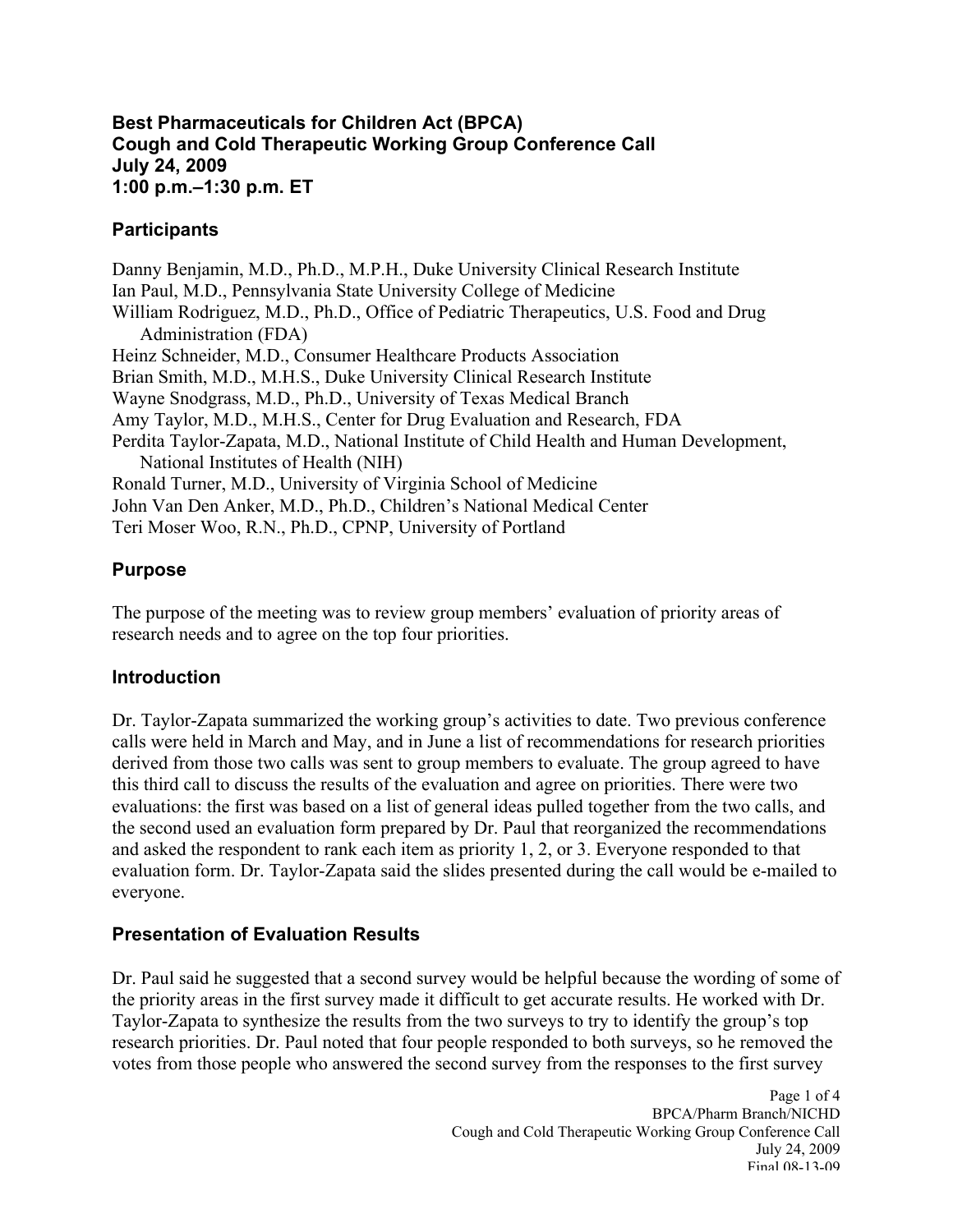to avoid having their votes counted twice. Additional topics for the second survey were included because some things were missing from the first survey, and other things were lumped together that were not identical issues. The second survey included a few more options.

Dr. Paul presented a slide with the results from the first survey and cautioned the group that the numbers in red were a bit deceptive because of overlapping topics. The highest ranked topic on both surveys was to define better clinical endpoints for both objective and subjective studies. The group was also interested in pharmacokinetics (PK) in children younger than age 2. The first survey included rankings by 7 group members, and the second survey included rankings by 11 members. The second page of the slide included several comments by group members.

 Another slide summarized results from the second survey. Again, Dr. Paul cautioned the group emphasized several different age groups that need to be studied. Seven of 11 members who about the numbers in red. He explained that when he tried to synthesize the surveys with Dr. Taylor-Zapata, he reorganized the topics and lumped some things together differently. The majority of the group listed the development of clinically meaningful endpoints as the top priority. The next three topics listed on the slide all had to do with efficacy. Group members answered the survey said some type of efficacy studies should be one of the top three priorities. Dr. Paul said that the priority rankings based on the surveys were up for discussion.

The formula used to calculate the numerical rankings was explained at the bottom of the slide. A few comments from group members were on the second page.

Dr. Paul said the first topic listed regarding endpoints was clearly the number one priority for the group and was ranked number one in both surveys. The other three priorities, when re-lumped back together, were each given about the same priority rank.

The survey results produced the following four priority areas:

- 1. Develop clinically meaningful endpoints and validated tools to measure them (subjective and objective)
- 2. Perform efficacy studies of orally administered over-the-counter cough and cold ingredients (Dr. Paul merged the three different age categories based on the varied responses from the group)
- 3. Perform PK studies of orally administered cough and cold ingredients in children including the study of pharmacogenetic variability
- 4. Perform studies to better elucidate the primary biochemical mediators of cough and cold symptoms to identify new targets for drug therapy.

## **Discussion**

Dr. Rodriguez commented that it was interesting that the top two priority areas came up at the FDA Advisory Committee as areas that would benefit from further development.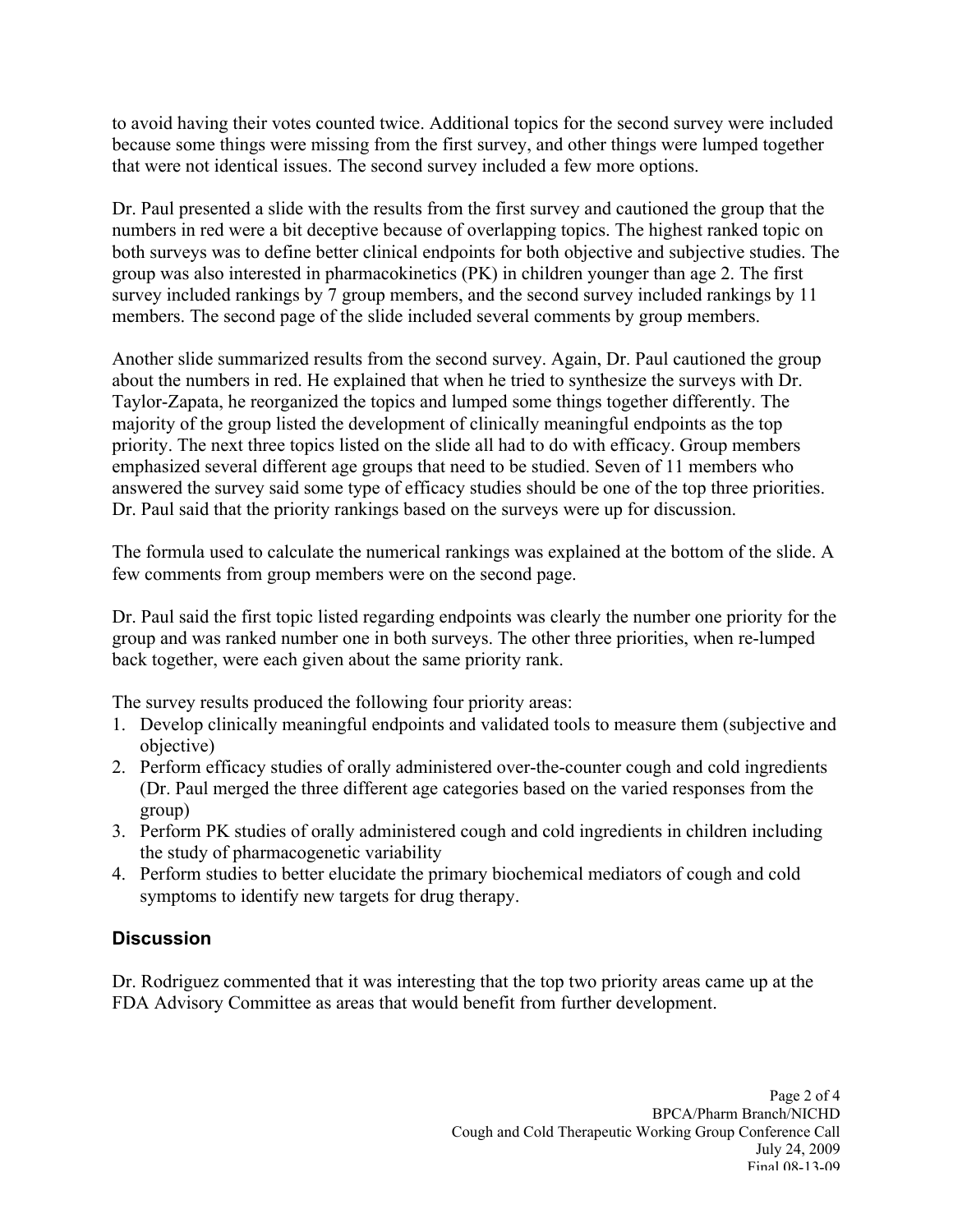done before efficacy studies. Dr. Paul replied that the priority order was based on the results of Dr. Van Den Anker inquired about the order of the priorities, noting that PK studies should be the voting and is not the order in which studies should be performed.

Dr. Paul asked Dr. Taylor-Zapata whether the priorities were what the group wanted to present at the November meeting. Dr. Taylor-Zapata said the priorities to be presented at the annual meeting could be the outcome of the call, or the group could finalize them by e-mail.

Dr. Benjamin asked whether the BPCA mechanism is consistent with finding new targets for therapeutics. He thought that although finding new targets is an admirable goal, endpoints and PK safety and efficacy would be more consistent with the BPCA. Dr. Taylor-Zapata responded that the group's recommendations are to the FDA as well as the NIH. BPCA calls for a relationship between the two agencies. In the new BPCA, the NIH can broaden the mechanisms for doing studies. Other types of funding mechanisms such as grants are possibilities. The group's recommendations were not limited but left open to whatever the group felt was important.

Dr. Turner noted that the recommendations were focused on children, and he wondered whether it is appropriate for mechanistic studies in children to be a priority when those studies have not been done systematically in adults.

Dr. Benjamin agreed with Dr. Turner and said many products are used every day for which safety and efficacy are not known. New therapeutic targets are nice, but this year, 2 million children younger than age 2 will get cough and cold medications. He thinks that the focus should be safety and efficacy. There is a need to find out what children are being exposed to.

Dr. Woo agreed. Parents are making decisions about the use of medications based on ads and are not asking their primary care providers for advice.

Dr. Snodgrass said he was comfortable focusing on endpoints and efficacy. The idea of establishing endpoints would be a good priority that applies to adults as well as children. PK can be part of efficacy, but he would want to determine the endpoint(s) and some degree of efficacy first before going on to get additional PK data. Regarding biochemical mediators, the initial focus should be in adults, but down the road, the research should address the developmental aspects and the expression and response to viruses in different age groups.

away. Dr. Benjamin said that one of the reasons pediatric studies have failed through the exclusivity program is that people designing the trials did not get PK right and did not do dose-ranging studies; they went early into efficacy studies. He asked whether Dr. Snodgrass was saying to get just enough PK data to design the efficacy studies well or that efficacy trials could begin right

Dr. Snodgrass said he was suggesting the former as well as initial dose-ranging studies. Doseranging studies have never been done for older products in the current monograph, so if initial